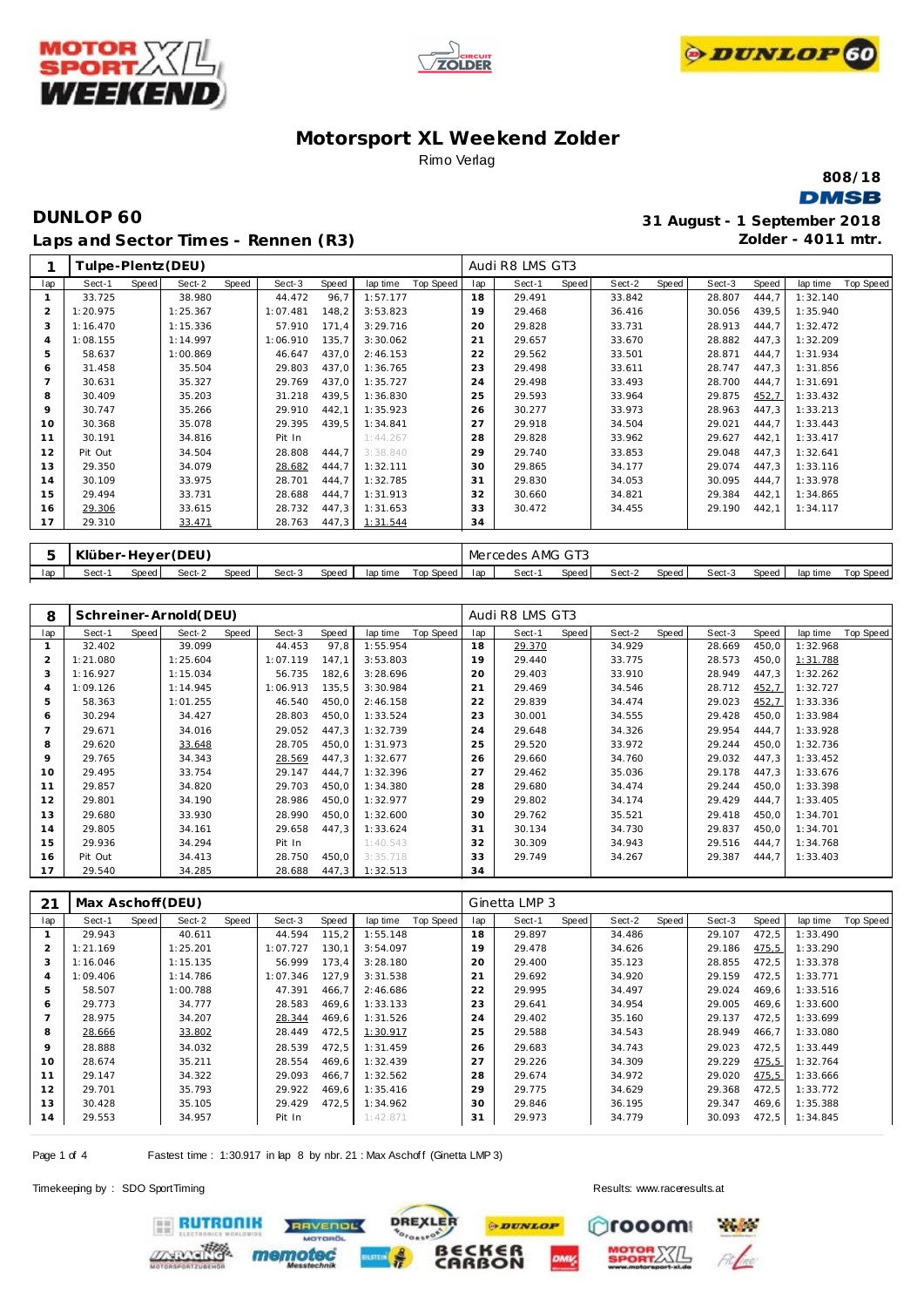





**808/18**

### **DMSB**

**DUNLOP 60 31 August - 1 September 2018 Zolder - 4011 mtr.**

| 15     | Pit Out | 34.952 | 463,8 3:29.694<br>29.161 | $\sim$         | 30.642 | 35.945 | 29.042 | 469,6 1:35.629 |
|--------|---------|--------|--------------------------|----------------|--------|--------|--------|----------------|
| 16     | 29.397  | 34.952 | 466,7 1:33.413<br>29.064 | 33             | 29.728 | 34.699 | 29.303 | 472.5 1:33.730 |
| $\sim$ | 29.496  | 34.811 | 475,5<br>28.988          | 1:33.295<br>34 |        |        |        |                |

| 27  |          |       | Roland Hertner (DEU) |       |          |        |          |           |     | VW Golf GTI TCR |              |        |       |        |       |          |           |
|-----|----------|-------|----------------------|-------|----------|--------|----------|-----------|-----|-----------------|--------------|--------|-------|--------|-------|----------|-----------|
| lap | Sect-1   | Speed | Sect-2               | Speed | Sect-3   | Speed  | lap time | Top Speed | lap | Sect-1          | <b>Speed</b> | Sect-2 | Speed | Sect-3 | Speed | lap time | Top Speed |
|     | 36.141   |       | 41.927               |       | 42.761   | 92,8   | 2:00.829 |           | 16  |                 |              | 38.479 |       | 33.110 | 404,3 | 3:41.042 |           |
|     | 1:20.648 |       | 1:25.131             |       | 1:07.845 | 130,3  | 3:53.624 |           | 17  | 33.414          |              | 37.717 |       | 31.957 | 402,1 | 1:43.088 |           |
|     | 1:17.294 |       | 1:13.730             |       | 57.664   | 148,5  | 3:28.688 |           | 18  | 33.104          |              | 37.592 |       | 32.016 | 406,5 | 1:42.712 |           |
| 4   | 1:08.220 |       | 1:14.964             |       | 1:08.385 | 125,4  | 3:31.569 |           | 19  | 33.359          |              | 38.340 |       | 32.332 | 402,1 | 1:44.031 |           |
| 5   | 57.435   |       | 59.622               |       | 48.412   | 397.9  | 2:45.469 |           | 20  | 33.370          |              | 38.105 |       | 32.060 | 406,5 | 1:43.535 |           |
| 6   | 33.810   |       | 38.704               |       | 32.243   | 402,1  | 1:44.757 |           | 21  | 33.200          |              | 37.660 |       | 31.923 | 404,3 | 1:42.783 |           |
|     | 33.205   |       | 38.045               |       | 32.015   | 406,5  | 1:43.265 |           | 22  | 33.214          |              | 38.791 |       | 32.862 | 406,5 | 1:44.867 |           |
| 8   | 33.116   |       | 38.028               |       | 31.998   | 400,0  | 1:43.142 |           | 23  | 33.485          |              | 38.375 |       | 32.462 | 400,0 | 1:44.322 |           |
| 9   | 33.146   |       | 37.176               |       | 31.826   | 406,5  | 1:42.148 |           | 24  | 34.126          |              | 38.613 |       | 32.233 | 404,3 | 1:44.972 |           |
| 10  | 32.677   |       | 37.220               |       | 31.947   | 406, 5 | 1:41.844 |           | 25  | 33.560          |              | 39.220 |       | 32.362 | 402,1 | 1:45.142 |           |
| 11  | 32.814   |       | 37.506               |       | 31.988   | 402,1  | 1:42.308 |           | 26  | 33.524          |              | 38.334 |       | 32.321 | 404,3 | 1:44.179 |           |
| 12  | 33.645   |       | 38.821               |       | 32.398   | 402,1  | 1:44.864 |           | 27  | 33.700          |              | 38.861 |       | 32.699 | 406,5 | 1:45.260 |           |
| 13  | 34.092   |       | 41.118               |       | 34.144   | 395.8  | 1:49.354 |           | 28  | 34.072          |              | 38.584 |       | 32.468 | 402,1 | 1:45.124 |           |
| 14  | 33.759   |       | 39.147               |       | 32.367   | 404,3  | 1:45.273 |           | 29  | 33.883          |              | 39.142 |       | 32.713 | 402,1 | 1:45.738 |           |
| 15  | 33.701   |       | 38.694               |       | Pit In   |        | 1:54.620 |           | 30  | 34.519          |              | 40.610 |       | 34.676 | 381,8 | 1:49.805 |           |

| 32  |          |       | Simon Klemund (DEU) |       |          |        |          |           |     | BMW M235i Racing |       |        |       |        |        |          |           |
|-----|----------|-------|---------------------|-------|----------|--------|----------|-----------|-----|------------------|-------|--------|-------|--------|--------|----------|-----------|
| lap | Sect-1   | Speed | Sect-2              | Speed | Sect-3   | Speed  | lap time | Top Speed | lap | Sect-1           | Speed | Sect-2 | Speed | Sect-3 | Speed  | lap time | Top Speed |
|     | 37.480   |       | 43.005              |       | 41.269   | 102,6  | 2:01.754 |           | 16  | 35.523           |       | 40.306 |       | 33.895 | 370,6  | 1:49.724 |           |
| 2   | 1:21.196 |       | 1:24.406            |       | 1:08.430 | 110.0  | 3:54.032 |           | 17  | 35.275           |       | 40.688 |       | 34.355 | 368.8  | 1:50.318 |           |
| 3   | 1:17.183 |       | 1:13.369            |       | 57.493   | 165,4  | 3:28.045 |           | 18  | 35.269           |       | 40.986 |       | 33.961 | 368,8  | 1:50.216 |           |
| 4   | 1:08.158 |       | 1:14.706            |       | 1:08.265 | 121.9  | 3:31.129 |           | 19  | 35.434           |       | 40.819 |       | 34.262 | 367,0  | 1:50.515 |           |
| 5   | 57.645   |       | 58.903              |       | 50.130   | 365, 2 | 2:46.678 |           | 20  | 35.482           |       | 40.945 |       | 33.965 | 368,8  | 1:50.392 |           |
| 6   | 36.719   |       | 41.573              |       | 34.378   | 368,8  | 1:52.670 |           | 21  | 35.774           |       | 40.761 |       | 35.220 | 370,6  | 1:51.755 |           |
|     | 35.674   |       | 40.750              |       | 34.189   | 367.0  | 1:50.613 |           | 22  | 36.553           |       | 40.921 |       | 34.679 | 370,6  | 1:52.153 |           |
| 8   | 35.602   |       | 40.919              |       | 33.901   | 368,8  | 1:50.422 |           | 23  | 35.473           |       | 42.803 |       | 34.833 | 365, 2 | 1:53.109 |           |
| 9   | 35.288   |       | 40.408              |       | 33.894   | 370,6  | 1:49.590 |           | 24  | 35.749           |       | 40.826 |       | 34.104 | 370.6  | 1:50.679 |           |
| 10  | 35.204   |       | 41.939              |       | 34.131   | 368,8  | 1:51.274 |           | 25  | 35.889           |       | 40.747 |       | 34.180 | 370,6  | 1:50.816 |           |
| 11  | 35.375   |       | 40.696              |       | 34.203   | 367,0  | 1:50.274 |           | 26  | 35.697           |       | 40.979 |       | 35.385 | 368,8  | 1:52.061 |           |
| 12  | 35.473   |       | 40.933              |       | 34.214   | 368,8  | 1:50.620 |           | 27  | 35.988           |       | 41.426 |       | 34.145 | 368,8  | 1:51.559 |           |
| 13  | 35.510   |       | 40.835              |       | 34.473   | 367.0  | 1:50.818 |           | 28  | 35.420           |       | 40.839 |       | 34.314 | 368,8  | 1:50.573 |           |
| 14  | 35.713   |       | 40.526              |       | Pit In   |        | 1:56.723 |           | 29  | 35.577           |       | 41.003 |       | 35.070 | 370,6  | 1:51.650 |           |
| 15  |          |       | 41.093              |       | 34.037   | 368,8  | 3:43.423 |           | 30  |                  |       |        |       |        |        |          |           |

| 33             | Dontje-Ward |       |          |       |          |       |          |           |     | Mercedes-AMG GT3 |       |        |       |        |       |          |           |
|----------------|-------------|-------|----------|-------|----------|-------|----------|-----------|-----|------------------|-------|--------|-------|--------|-------|----------|-----------|
| lap            | Sect-1      | Speed | Sect-2   | Speed | Sect-3   | Speed | lap time | Top Speed | lap | Sect-1           | Speed | Sect-2 | Speed | Sect-3 | Speed | lap time | Top Speed |
|                | 31.049      |       | 40.025   |       | 44.761   | 101,9 | 1:55.835 |           | 18  | Pit Out          |       | 34.981 |       | 29.126 | 452,7 | 3:42.178 |           |
| $\overline{2}$ | 1:21.052    |       | 1:25.586 |       | 1:07.295 | 144.3 | 3:53.933 |           | 19  | 29.620           |       | 34.052 |       | 29.169 | 452,7 | 1:32.841 |           |
| 3              | 1:16.612    |       | 1:14.773 |       | 56.919   | 176,2 | 3:28.304 |           | 20  | 29.858           |       | 34.500 |       | 29.184 | 450,0 | 1:33.542 |           |
| $\overline{4}$ | 1:09.522    |       | 1:14.730 |       | 1:07.206 | 128,6 | 3:31.458 |           | 21  | 29.902           |       | 34.653 |       | 29.342 | 450,0 | 1:33.897 |           |
| 5              | 58.489      |       | 1:00.843 |       | 47.168   | 447,3 | 2:46.500 |           | 22  | 29.695           |       | 34.060 |       | 28.925 | 455,4 | 1:32.680 |           |
| 6              | 29.862      |       | 34.597   |       | 28.740   | 450,0 | 1:33.199 |           | 23  | 29.960           |       | 34.300 |       | 28.999 | 455,4 | 1:33.259 |           |
|                | 29.184      |       | 33.944   |       | 28.632   | 450,0 | 1:31.760 |           | 24  | 29.774           |       | 34.816 |       | 29.439 | 452,7 | 1:34.029 |           |
| 8              | 28.968      |       | 33.557   |       | 28.600   | 447,3 | 1:31.125 |           | 25  | 29.773           |       | 34.582 |       | 29.069 | 455,4 | 1:33.424 |           |
| 9              | 29.160      |       | 33.491   |       | 28.655   | 447,3 | 1:31.306 |           | 26  | 29.500           |       | 34.047 |       | 28.822 | 455,4 | 1:32.369 |           |
| 10             | 29.106      |       | 34.125   |       | 28.999   | 450,0 | 1:32.230 |           | 27  | 29.641           |       | 34.387 |       | 29.079 | 452,7 | 1:33.107 |           |
| 11             | 29.192      |       | 34.103   |       | 28.958   | 447,3 | 1:32.253 |           | 28  | 29.772           |       | 34.265 |       | 29.124 | 452,7 | 1:33.161 |           |
| 12             | 29.664      |       | 35.584   |       | 28.764   | 450.0 | 1:34.012 |           | 29  | 29.905           |       | 34.422 |       | 29.098 | 458,2 | 1:33.425 |           |
| 13             | 29.328      |       | 33.637   |       | 28.648   | 452,7 | 1:31.613 |           | 30  | 30.302           |       | 34.507 |       | 29.321 | 452,7 | 1:34.130 |           |
| 14             | 29.215      |       | 33.968   |       | 28.639   | 450,0 | 1:31.822 |           | 31  | 29.754           |       | 34.352 |       | 29.288 | 455,4 | 1:33.394 |           |
| 15             | 29.239      |       | 33.555   |       | 28.619   | 450,0 | 1:31.413 |           | 32  | 29.918           |       | 34.565 |       | 29.265 | 452,7 | 1:33.748 |           |
| 16             | 29.354      |       | 33.508   |       | 28.717   | 450,0 | 1:31.579 |           | 33  | 30.193           |       | 34.814 |       | 29.404 | 452,7 | 1:34.411 |           |
| 17             | 29.211      |       | 33.681   |       | Pit In   |       | 1:38.444 |           | 34  |                  |       |        |       |        |       |          |           |

Page 2 of 4 Fastest time : 1:30.917 in lap 8 by nbr. 21 : Max Aschoff (Ginetta LMP 3)

Timekeeping by : SDO SportTiming Results:<www.raceresults.at>

**ERUTRONIK** 

[ c

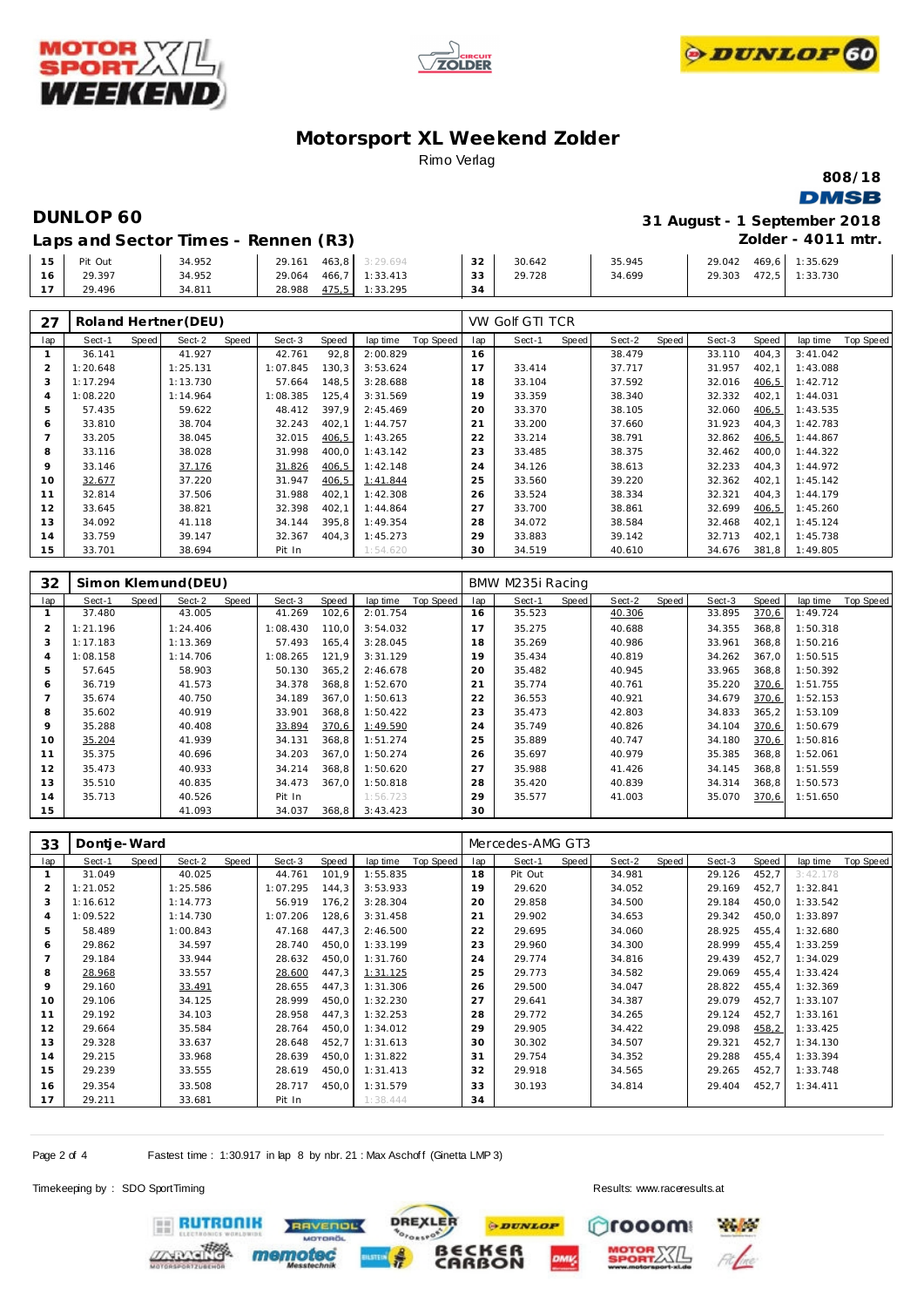





**808/18 DMSB** 

**Zolder - 4011 mtr.**

**DUNLOP 60 31 August - 1 September 2018**

**Laps and Sector Times - Rennen (R3)**

| 44  |        | Busch-Busch (DEU) |        |       |        |       |          |           |     | Audi R8 LMS GT3 |       |        |       |        |       |          |           |
|-----|--------|-------------------|--------|-------|--------|-------|----------|-----------|-----|-----------------|-------|--------|-------|--------|-------|----------|-----------|
| lap | Sect-1 | Speed             | Sect-2 | Speed | Sect-3 | Speed | lap time | Top Speed | lap | Sect-1          | Speed | Sect-2 | Speed | Sect-3 | Speed | lap time | Top Speed |

| 51              |                    |       | Blessing-Lauck (DEU)    |       |          |       |          |           |     | Porsche 991 GT3 Cup |       |        |       |        |       |          |                  |
|-----------------|--------------------|-------|-------------------------|-------|----------|-------|----------|-----------|-----|---------------------|-------|--------|-------|--------|-------|----------|------------------|
| lap             | Sect-1             | Speed | Sect-2                  | Speed | Sect-3   | Speed | lap time | Top Speed | lap | Sect-1              | Speed | Sect-2 | Speed | Sect-3 | Speed | lap time | Top Speed        |
| $\mathbf{1}$    | 35.713             |       | 42.414                  |       | 42.245   | 105,4 | 2:00.372 |           | 17  | 31.245              |       | 35.503 |       | 29.741 | 444.7 | 1:36.489 |                  |
| $\sqrt{2}$      | 1:20.982           |       | 1:25.220                |       | 1:07.515 | 121,7 | 3:53.717 |           | 18  | 31.501              |       | 35.592 |       | 29.877 | 442,1 | 1:36.970 |                  |
| 3               | 1:16.823           |       | 1:14.427                |       | 57.755   | 144,6 | 3:29.005 |           | 19  | 31.343              |       | 35.340 |       | 30.554 | 447,3 | 1:37.237 |                  |
| $\overline{4}$  | 1:08.518           |       | 1:14.313                |       | 1:08.665 | 111,0 | 3:31.496 |           | 20  | 31.891              |       | 36.231 |       | 29.858 | 444,7 | 1:37.980 |                  |
| 5               | 57.638             |       | 59.749                  |       | 47.746   | 437,0 | 2:45.133 |           | 21  | 31.330              |       | 35.566 |       | 29.782 | 447,3 | 1:36.678 |                  |
| 6               | 34.214             |       | 37.326                  |       | 30.782   | 442,1 | 1:42.322 |           | 22  | 31.546              |       | 36.404 |       | 30.011 | 442,1 | 1:37.961 |                  |
| $7\overline{ }$ | 33.613             |       | 37.485                  |       | 30.936   | 439,5 | 1:42.034 |           | 23  | 31.456              |       | 35.310 |       | 29.996 | 447,3 | 1:36.762 |                  |
| 8               | 33.211             |       | 36.904                  |       | 30.689   | 439,5 | 1:40.804 |           | 24  | 31.507              |       | 35.227 |       | 30.172 | 444,7 | 1:36.906 |                  |
| 9               | 32.871             |       | 37.429                  |       | 31.156   | 439,5 | 1:41.456 |           | 25  | 31.940              |       | 35.496 |       | 29.962 | 444,7 | 1:37.398 |                  |
| 10              | 33.039             |       | 37.536                  |       | 31.013   | 439,5 | 1:41.588 |           | 26  | 31.587              |       | 35.116 |       | 29.956 | 444,7 | 1:36.659 |                  |
| 11              | 33.787             |       | 39.466                  |       | Pit In   |       | 1:54.349 |           | 27  | 31.571              |       | 35.432 |       | 29.953 | 444,7 | 1:36.956 |                  |
| 12              | Pit Out            |       | 35.082                  |       | 29.307   | 444,7 | 3:37.769 |           | 28  | 31.718              |       | 36.336 |       | 31.282 | 450,0 | 1:39.336 |                  |
| 13              | 30.538             |       | 35.199                  |       | 29.685   | 447,3 | 1:35.422 |           | 29  | 31.612              |       | 35.402 |       | 30.373 | 447,3 | 1:37.387 |                  |
| 14              | 30.935             |       | 34.908                  |       | 29.466   | 442,1 | 1:35.309 |           | 30  | 31.868              |       | 36.332 |       | 30.385 | 447,3 | 1:38.585 |                  |
| 15              | 31.059             |       | 35.264                  |       | 29.601   | 444,7 | 1:35.924 |           | 31  | 32.026              |       | 36.172 |       | 30.167 | 447,3 | 1:38.365 |                  |
| 16              | 31.607             |       | 36.343                  |       | 29.751   | 444,7 | 1:37.701 |           | 32  | 31.854              |       | 36.045 |       | 30.739 | 447,3 | 1:38.638 |                  |
|                 |                    |       |                         |       |          |       |          |           |     |                     |       |        |       |        |       |          |                  |
| 63              | Dupré-Glania (DEU) |       |                         |       |          |       |          |           |     | Porsche 991 GT3 Cup |       |        |       |        |       |          |                  |
|                 |                    |       |                         |       |          |       |          |           |     |                     |       |        |       |        |       |          |                  |
| lap             | Sect-1             | Speed | Sect-2                  | Speed | Sect-3   | Speed | lap time | Top Speed | lap | Sect-1              | Speed | Sect-2 | Speed | Sect-3 | Speed | lap time | <b>Top Speed</b> |
| $\mathbf{1}$    | 33.900             |       | 39.158                  |       | 44.757   | 95,3  | 1:57.815 |           | 17  | 31.653              |       | 36.223 |       | 30.371 | 434,5 | 1:38.247 |                  |
| $\overline{2}$  | 1:21.641           |       | 1:25.286                |       | 1:07.335 | 157,8 | 3:54.262 |           | 18  | 31.674              |       | 35.573 |       | 30.036 | 437,0 | 1:37.283 |                  |
| 3               | 1:16.303           |       | 1:15.237                |       | 57.709   | 156,5 | 3:29.249 |           | 19  | 31.447              |       | 35.626 |       | 30.115 | 437,0 | 1:37.188 |                  |
| $\overline{4}$  | 1:08.665           |       | 1:14.620                |       | 1:07.362 | 144,3 | 3:30.647 |           | 20  | 31.562              |       | 35.775 |       | 30.221 | 437,0 | 1:37.558 |                  |
| 5               | 58.277             |       | 1:00.196                |       | 46.815   | 434,5 | 2:45.288 |           | 21  | 31.557              |       | 35.629 |       | 30.062 | 439,5 | 1:37.248 |                  |
| 6               | 32.262             |       | 36.343                  |       | 30.259   | 434,5 | 1:38.864 |           | 22  | 31.775              |       | 35.861 |       | 31.038 | 437,0 | 1:38.674 |                  |
| $7\overline{ }$ | 31.838             |       | 36.382                  |       | 30.275   | 434,5 | 1:38.495 |           | 23  | 31.313              |       | 35.756 |       | 30.200 | 434,5 | 1:37.269 |                  |
| 8               | 32.030             |       | 36.626                  |       | 30.290   | 434,5 | 1:38.946 |           | 24  | 32.223              |       | 36.342 |       | 30.269 | 437.0 | 1:38.834 |                  |
| 9               | 32.274             |       | 37.444                  |       | 30.166   | 437,0 | 1:39.884 |           | 25  | 31.830              |       | 35.971 |       | 30.079 | 437,0 | 1:37.880 |                  |
| 10              | 32.156             |       | 37.107                  |       | 30.271   | 434,5 | 1:39.534 |           | 26  | 31.541              |       | 36.469 |       | 30.107 | 437,0 | 1:38.117 |                  |
| 11              | 31.906             |       | 36.672                  |       | 30.253   | 434,5 | 1:38.831 |           | 27  | 31.699              |       | 35.841 |       | 30.154 | 439,5 | 1:37.694 |                  |
| 12              | 31.819             |       | 36.573                  |       | 30.160   | 434,5 | 1:38.552 |           | 28  | 31.372              |       | 35.767 |       | 30.253 | 437,0 | 1:37.392 |                  |
| 13              | 32.172             |       | 36.762                  |       | 30.443   | 432,0 | 1:39.377 |           | 29  | 31.557              |       | 35.600 |       | 30.452 | 437,0 | 1:37.609 |                  |
| 14              | 32.184             |       | 36.658                  |       | Pit In   |       | 1:46.410 |           | 30  | 32.200              |       | 35.846 |       | 30.250 | 439,5 | 1:38.296 |                  |
| 15              | Pit Out            |       | 36.909                  |       | 30.355   | 434,5 | 3:38.635 |           | 31  | 31.487              |       | 35.548 |       | 30.347 | 437,0 | 1:37.382 |                  |
| 16              | 32.040             |       | 35.845                  |       | 30.050   | 434,5 | 1:37.935 |           | 32  | 31.433              |       | 35.935 |       | 30.218 | 437,0 | 1:37.586 |                  |
|                 |                    |       |                         |       |          |       |          |           |     |                     |       |        |       |        |       |          |                  |
| 66              |                    |       | Jürgen Marschlich (DEU) |       |          |       |          |           |     | Audi R8 LMS GT4     |       |        |       |        |       |          |                  |

| 66       |          |       | JUI GEN MAI SCHIICH DEU) |       |          |       |                |           |     | AUUI RO LIVIO GT4 |       |        |       |        |       |          |           |
|----------|----------|-------|--------------------------|-------|----------|-------|----------------|-----------|-----|-------------------|-------|--------|-------|--------|-------|----------|-----------|
| lap      | Sect-1   | Speed | Sect-2                   | Speed | Sect-3   | Speed | lap time       | Top Speed | lap | Sect-1            | Speed | Sect-2 | Speed | Sect-3 | Speed | lap time | Top Speed |
|          | 37.307   |       | 42.932                   |       | 41.300   | 90.6  | 2:01.539       |           | 10  | 35.537            |       | 41.688 |       | 32.995 | 410.9 | 1:50.220 |           |
|          | 1:21.209 |       | 1:24.529                 |       | 1:08.149 | 137.0 | 3:53.887       |           |     | 35.321            |       | 40.697 |       | 32.851 | 410.9 | 1:48.869 |           |
| 3        | 1:16.779 |       | 1:13.710                 |       | 58.236   | 165.4 | 3:28.725       |           | 12  | 35.688            |       | 40.877 |       | 32.590 | 410.9 | 1:49.155 |           |
| 4        | 1:07.708 |       | 1:14.778                 |       | 1:08.736 | 128.6 | 3:31.222       |           | 13  | 35.716            |       | 41.081 |       | Pit In |       | 1:57.194 |           |
| 5        | 57.280   |       | 59.284                   |       | 49.526   | 410.9 | 2:46.090       |           | 14  | Pit Out           |       | 42.053 |       | 33.820 | 397.9 | 3:52.524 |           |
| 6        | 36.682   |       | 41.554                   |       | 33.112   | 404.3 | 1:51.348       |           | 15  | 35.707            |       | 41.459 |       | 32.464 | 417.7 | 1:49.630 |           |
|          | 36.263   |       | 41.421                   |       | 33.529   | 402.1 | 1:51.213       |           | 16  | 35.211            |       | 41.419 |       | 32.624 | 420,0 | 1:49.254 |           |
| 8        | 36.291   |       | 40.923                   |       | 32.856   | 400.0 | 1:50.070       |           | 17  | 35.741            |       | 42.619 |       | 32.660 | 408.6 | 1:51.020 |           |
| $\Omega$ | 35.628   |       | 40.663                   |       | 32.558   |       | 410,9 1:48.849 |           | 18  | 36.640            |       | 42.178 |       | Pit In |       | 2:06.890 |           |

| 75  | Langer-Noller (DEU) |              |          |       |          |       |          |           | Porsche 991 GT3 Cup |        |       |        |       |        |       |                |           |
|-----|---------------------|--------------|----------|-------|----------|-------|----------|-----------|---------------------|--------|-------|--------|-------|--------|-------|----------------|-----------|
| lap | Sect-1              | <b>Speed</b> | Sect-2   | Speed | Sect-3   | Speed | lap time | Top Speed | lap                 | Sect-1 | Speed | Sect-2 | Speed | Sect-3 | Speed | lap time       | Top Speed |
|     | 34.567              |              | 40.998   |       | 43.367   | 92.1  | 1:58.932 |           |                     | 32.766 |       | 37.752 |       | 30.723 |       | 437.0 1:41.241 |           |
|     | 1:21.288            |              | 1:25.085 |       | : 07.804 | 150.0 | 3:54.177 |           | 18                  | 33.094 |       | 38.136 |       | 31.274 | 432,0 | 1:42.504       |           |
|     | 1:16.067            |              | 1:15.016 |       | 57.840   | 148,5 | 3:28.923 |           | 19                  | 33.107 |       | 36.511 |       | 30.794 |       | 432,0 1:40.412 |           |
|     |                     |              |          |       |          |       |          |           |                     |        |       |        |       |        |       |                |           |

Page 3 of 4 Fastest time : 1:30.917 in lap 8 by nbr. 21 : Max Aschoff (Ginetta LMP 3)

**ERUTRONIK** 

Timekeeping by : SDO SportTiming Results:<www.raceresults.at>